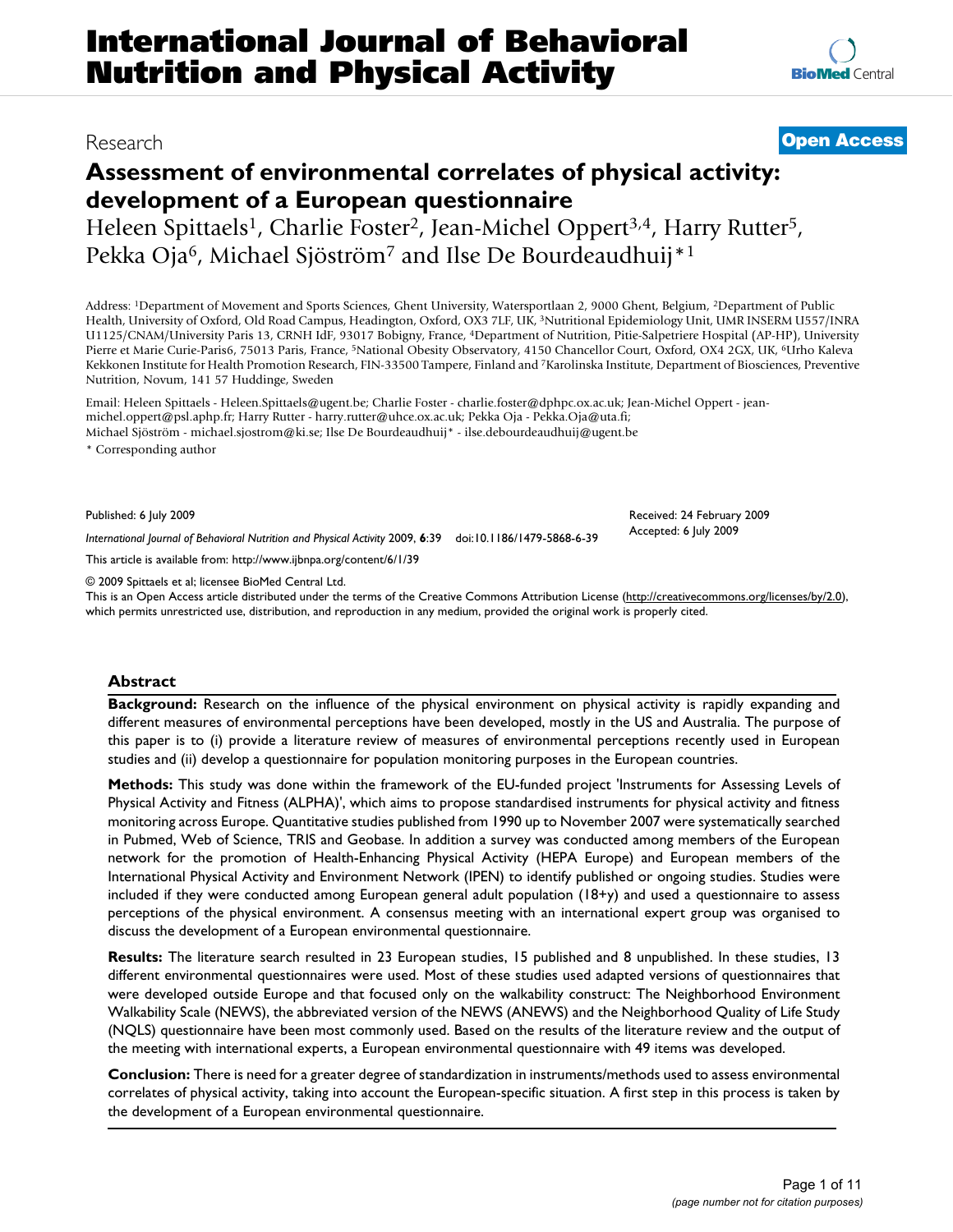# **Background**

Despite the numerous health benefits associated with an active lifestyle, the majority of adults in Western countries does not participate in regular physical activities of at least moderate intensity. A survey across member states of the European Union found that about two thirds of adults in these countries does not perform sufficient physical activity for health benefits [1]. For effective interventions, an evidence-based knowledge of physical activity determinants including the environmental ones is essential.

There is increasing interest in comprehensive theoretical frameworks (e.g. ecological models) in which, next to individual, social and cultural factors also physical environmental factors are included [2]. From a public health perspective, research about the influence of the physical or built environment, which is defined as "all of the physical parts of were we live and work (e.g., homes, buildings, streets, open spaces, and infrastructure)" [3], on physical activity appears promising. Indeed, environment-changing interventions have the potential to reach a large proportion of the population as well as to achieve sustainable effects.

Research on the contribution of environmental variables in explaining physical activity behaviour is rapidly expanding. The Active Living Research Network Reference list illustrates this growth, with 101 references in 2004, 160 in 2005 and 301 references in 2006, published in 122 different journals [4]. However, the theoretical gains from such a body of literature have remained modest to date. Bauman re-iterates of this lack of progress, "the plethora of cross sectional analytical papers that show small cross sectional associations ... without really striking gold in terms of identifying the solve-all correlates" [5]. This suggests that measuring environmental determinants is a complex process, both in terms of which environmental variables are relevant to measure as well as how to measure these variables accurately.

Studies of the environment and physical activity have typically used two types of exposure measures, (i) measures of perceptions of the environment using a questionnaire, and (ii) objective measures of the environment derived from observations of the environment (audits, ground truthing) or Geographic Information Systems (GIS) data [6].

Early drafts of measures of perceptions of the environment were criticised for their lack of metric data (e.g. repeatability, face validity) [7]. The development of perceived environmental measures has emerged outside of Europe, either from Australia – in particular the SEID (Social Environmental Individual Determinants) study conducted by Giles-Corti and colleagues [8], or from three research centres in the US (North Carolina – [9]; South Carolina – [10]; California – [11]. As the built environment in Europe differs considerably from those in the US or Australia (e.g. compare the environments of European city centres and those of North American suburbs) this raises questions about the applicability of these questionnaires in a European context. As a consequence a small number of European studies have developed their own questionnaires as part of studies or have adapted international questionnaires to the European context. However, today no consensus exists about which environmental questionnaire should be used in Europe. The latter issue is one of the objectives of an EU-funded project called ALPHA (Instruments for Assessing Levels of Physical Activity and Fitness), that will propose standardised instruments for physical activity and fitness monitoring across Europe [12]. Thus the first objective of this study is to conduct a literature review on currently used questionnaires to assess environmental aspects of physical activity in the general population in Europe. This paper presents the results of this review and based on it proposes a environmental questionnaire for population monitoring purposes in European countries.

# **Methods**

# *PHASE I: Literature review*

#### *Data sources*

An extensive and systematic literature search was conducted to identify currently used questionnaires to assess environmental aspects of physical activity in Europe using the online databases PubMed, Web of Sciences, Transportation Research Information System (TRIS) and Geobase. The search strategy was based on those of Wendel-Vos and colleagues [13], including physical activity-related keywords as physical (in)activity, walking, bicycling, sports, active transportation and environmental-related keywords as physical environment, environmental influence, built environment and environment perception. The search strategy was initially developed in Pubmed and tailored for use in other databases. The search was also restricted to human studies published in English between 1 January 1990 and 30 November 2007. Furthermore, reference lists of relevant publications that were found were examined.

In addition to the systematic literature search we also conducted a survey among the members of the European network for the promotion of Health-Enhancing Physical Activity (HEPA Europe) and European members of the International Physical Activity & the Environment Network (IPEN). We contacted all key expert authors within Europe and asked for details of published or ongoing studies using perceived measures of the physical environment in relation to physical activity.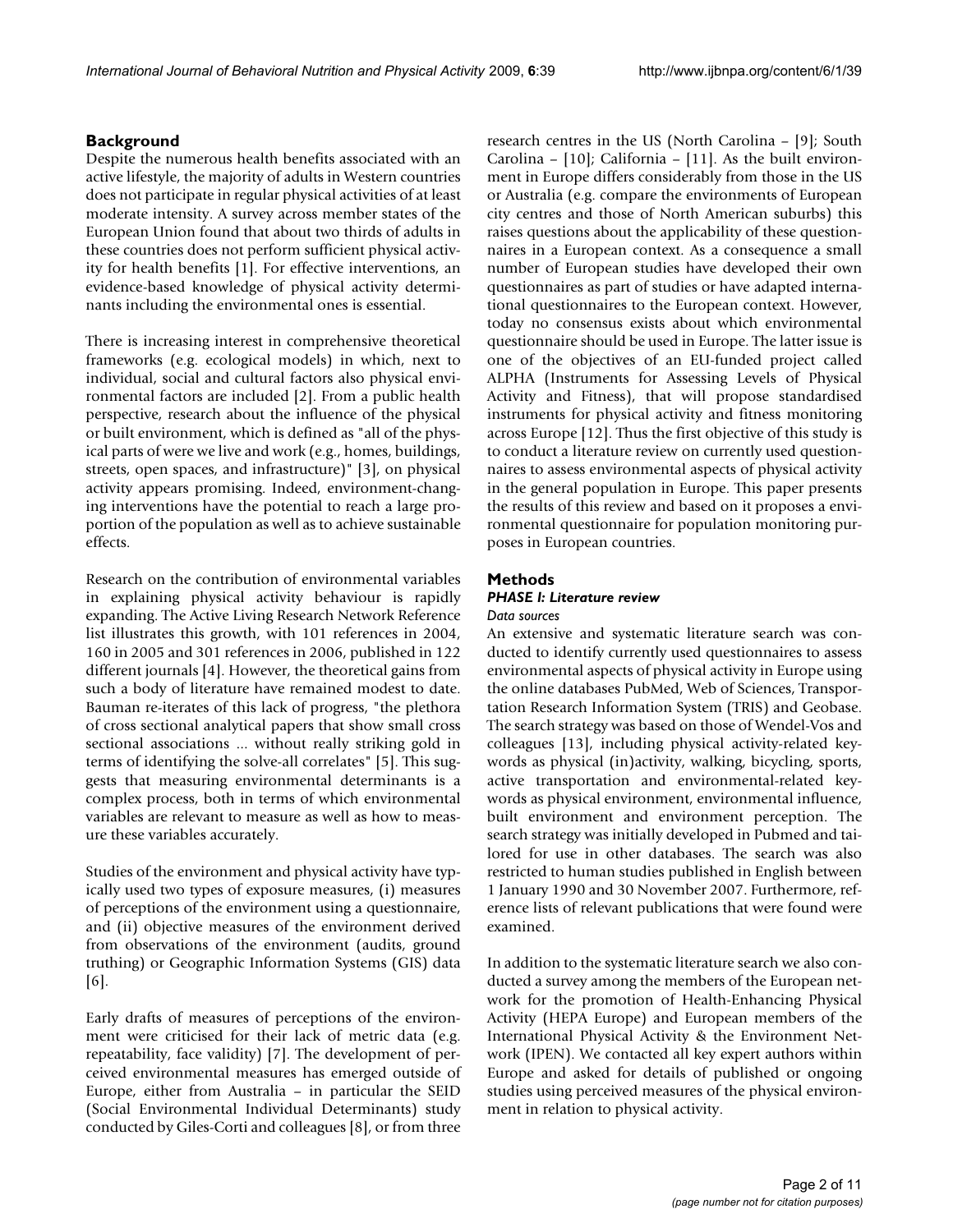#### *Data Extraction*

Studies were included if they met following inclusion criteria (i) reporting measuring the association between a physical activity behaviour and an aspect of the environment using a specific perceived environmental measure. (ii) reporting the metrics of a perceived environmental measure (iii) being from European origin (iv) conducted in the general adult population, 18 years and older without any specific diseases.

Studies were excluded if they were narrative or focused only on the social, political or economical environment or measured the objective environment instead of perceptions. Primary papers found by the literature search were first independently scanned on title and abstract to check whether they met the inclusion criteria by two reviewers (HS, CF). After the initial screening of the studies on title and abstract, full text of the selected papers were retrieved and scanned again. Finally the (un)published papers, abstracts or theses retrieved from the HEPA-Europe and the IPEN networks were also screened. Disagreements were resolved by discussion with a third party (IB).

### *PHASE II. Designing a European environmental perceptions questionnaire*

Similar to the development of both long and short forms of the International Physical Activity Questionnaire (IPAQ) [14], we aimed at designing a long form of the environmental questionnaire for research purposes and a short form for monitoring purposes.

We did not aim to develop an entirely new questionnaire including a list of new items, but selected themes and items that were already used in other questionnaires. The development process consisted of two steps: (1) selecting the themes and (2) selecting the items. To select the themes we used the results of the literature review to identify the key questionnaires that were used most frequently in Europe. Then, common themes between environmental items in these instruments were analysed and grouped together by themes (such as housing type, access to services, and provision for walking and cycling), each of which was considered for inclusion in the final version of the questionnaire.

To select the items a factor analysis was carried out on data on perceptions of the environment collected in one published European study [15] to identify the highest loading items. Items with factor loading above 0.70 were considered for inclusion in the European questionnaire.

Next, a consensus meeting with an international expert group [see Additional file 1] was organised and all items of both forms of the questionnaire were discussed until consensus was reached on which should be included in the final version

## **Results**

#### *Literature search*

The initial computerised literature search resulted in 1853 studies (see Figure 1). Based on the title or the abstract, 1368 papers did not fulfil the inclusion criteria and were excluded together with 184 duplicates. The remaining 301 papers were retrieved and scanned against the inclusion criteria. At this step, 288 papers were excluded (most of them (253) were non-European papers) resulting in 14 papers [15-28]. The reference search did not result in further papers fulfilling the inclusion criteria.

Contacting the members of the HEPA Europe and the IPEN networks yielded twenty papers, abstracts or theses of recent or ongoing studies and resulted in nine additional studies that were not detected by the online literature search, eight unpublished and one published study([29-32,21]; Chaix (personal communication); Davey (personal communication); Trayers (personal communication); Van Keulen (personal communication)).

Thus, this systematic review on currently used environmental questionnaires in Europe identified 23 studies that fully met the inclusion criteria.

#### *General characteristics of the studies*

All 23 studies are summarized in Table 1. Of the 23 detected studies, 15 had been published at the time of the data collection exercise and eight had not. Eight of the 15 published papers were published in the last two years. Nine of the 23 studies were carried out in the United Kingdom, two each in Belgium and Austria, one each in Germany, Sweden, Turkey, Portugal, France, Denmark and the Netherlands, and three studies in two or more EU countries. Study population size varied from 98 to 16230 participants. In 16 of the studies both female as male adults were included, in two studies the participants were university students, in two studies participants were elderly women and men and one study included only female participants. In total 13 different questionnaires were used; the number of the environmental items in these questionnaires varied from two to 108.

#### *Measures of environmental perceptions*

Table 2 presents details for the measures of environmental perceptions used most frequently within a European context. The table also includes details of published data on the metrics of each measure and the definitions and criteria used for scale within each measure.

The Neighborhood Environment Walkability Scale (NEWS) and the abbreviated version of the NEWS (ANEWS) and the Neighbourhood Quality of Life Study (NQLS) have been most commonly used (eight times). NEWS has been used in a number European studies in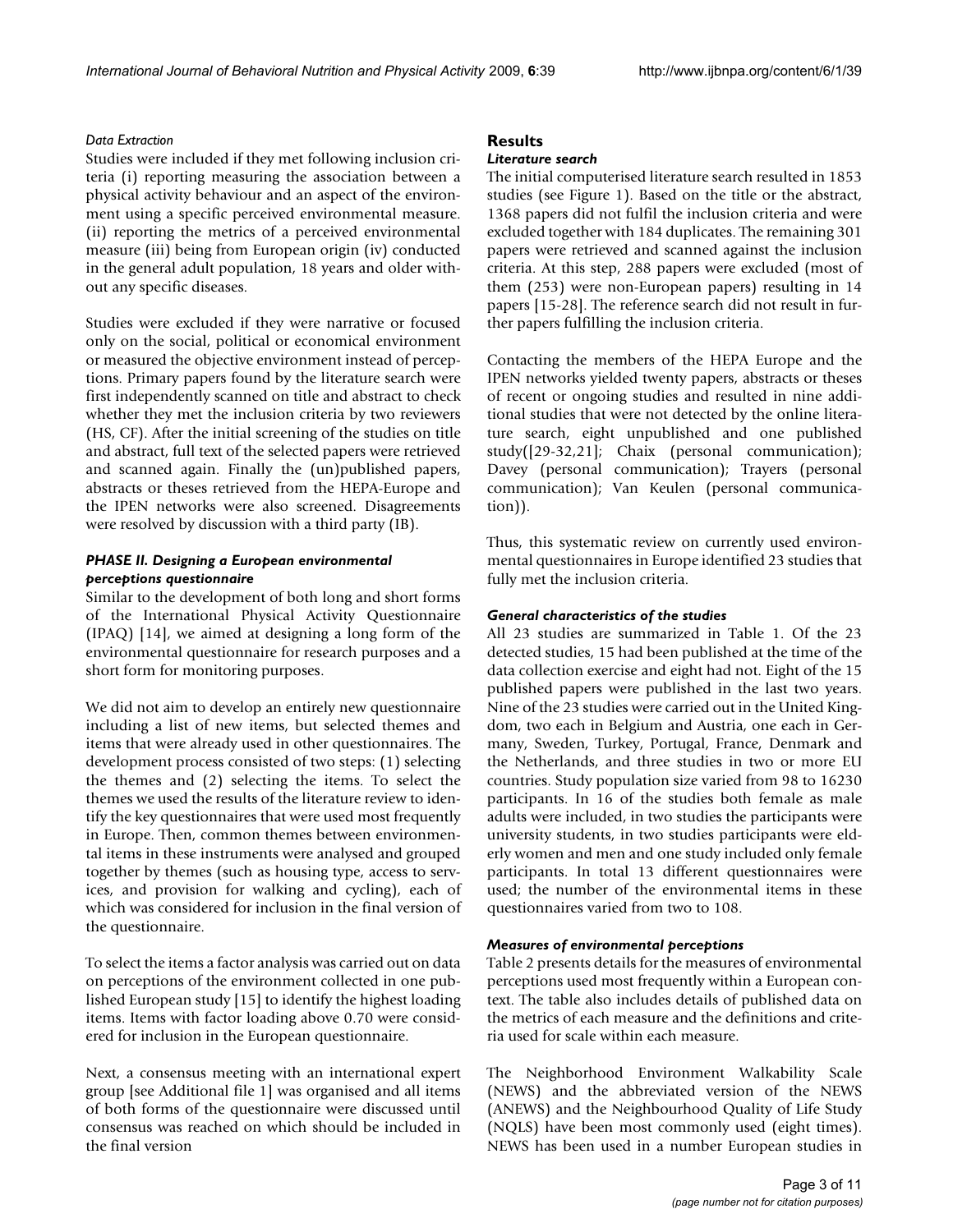

#### Figure 1

**Flow chart of study selection process**. HEPA-Europe: European Network for the Promotion of Health-Enhancing Physical Activity; IPEN: the International Physical Activity and Environment Network; TRIS: Transportation Research Information Services

conjunction with IPAQ. Most studies reported some adaptation of the NEWS items in terms of language and readability. Sometimes NEWS items that were considered unsuitable for the European context were removed and sometimes other items were added. The NEWS was assessed for its metrics in the US, Australia and Belgium and it appeared to have adequate metric properties [11,33-35,15] and had adequate correlations with objective assessments of environments [11,34].

The IPAQ Environmental module (IPAQE) has been used less extensively (two studies) but is closely aligned with the popular IPAQ measure of physical activity. IPAQE was developed by the members of the IPAQ core group [21] and reflects current opinions and experiences on environmental correlates. The measure was developed in conjunction with IPAQ as a tool for population monitoring. The questionnaire can be administered via the mail or telephone.

The Cycling for Transport (C4T) measure was used in an Austrian study of environmental, social and personal correlates of cycling for transportation for university students [28]. The measure was developed using a review of environmental correlates of cycling and subsequent focus group discussions among student cyclists. This measure is the only specific measure for cycling.

The Perceptions of Local Environment (PLE) measure was used as part of Dr David Ogilvie's PhD thesis, looking at perceptions of the environment in relation to active travel. The measure has been assessed for test-retest reliability and is clearly applicable in the UK [31].

The Active for Life (A4L) measure was used as part of a study looking at perceptions of the environment in relation to walking with a sample of adults across England [19,36]. The measure is specific to walking but has not yet been assessed for its metrics.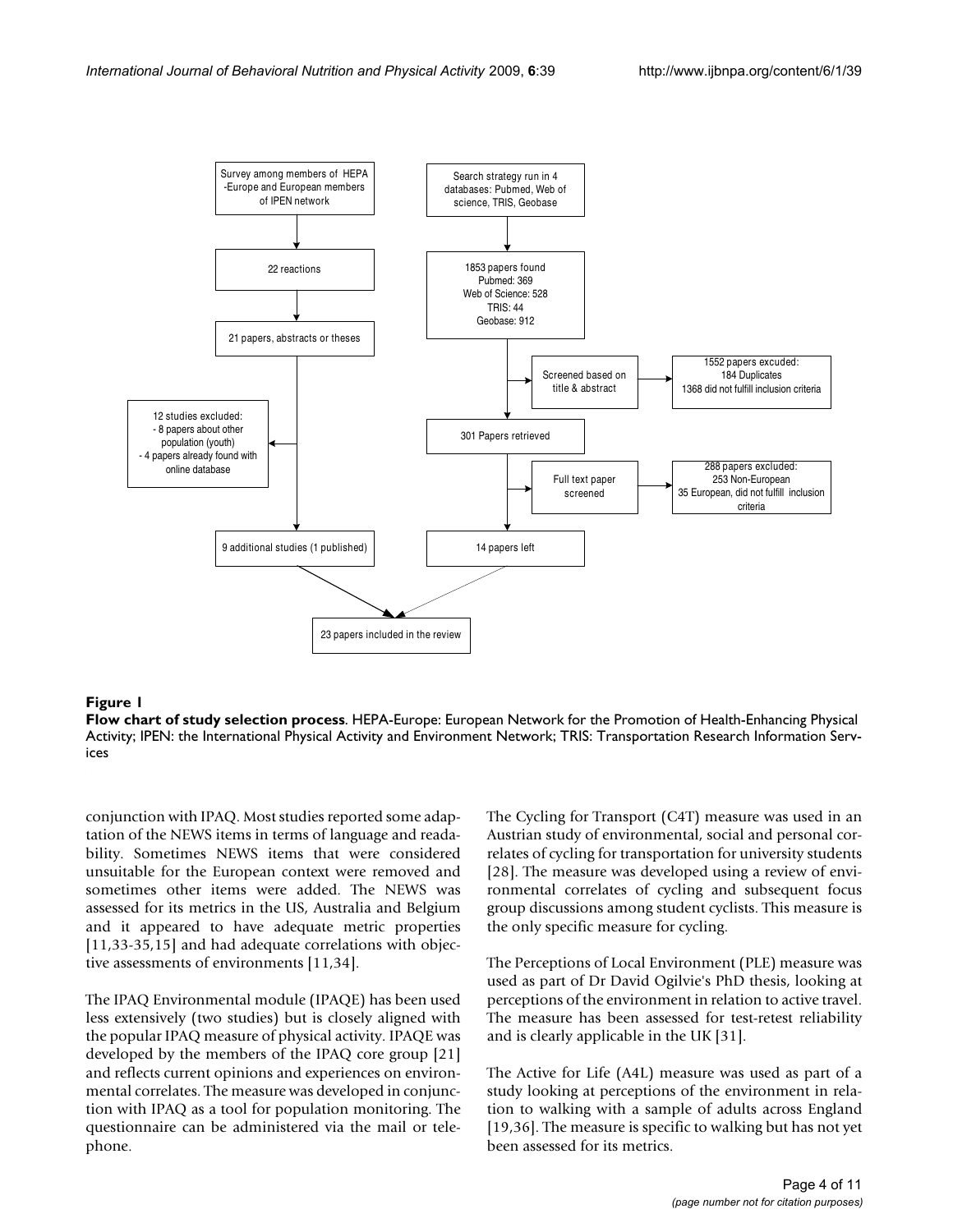| Author                      | Year            | Country          | <b>Subjects</b>          | Questionnaire/kind of                                          | # environmental items |
|-----------------------------|-----------------|------------------|--------------------------|----------------------------------------------------------------|-----------------------|
|                             |                 |                  |                          | items                                                          |                       |
| Rutten et al.               | 200 I           | Germany          | 3343 adults              | <b>MAREPS</b><br>- Local opportunity scale                     | 3                     |
| Stahl et al.                | 2002            | Germany/finland  | 1802 adults              | <b>MAREPS</b><br>- Local opportunity scale                     | 3                     |
| De Bourdeaudhuij et al 2003 |                 | Belgium          | 521 adults               | <b>NEWS</b>                                                    | 81                    |
| Foster et al.               | 2004            | UK               | 4265 adults              | A4L                                                            | 4                     |
| Rutten et al.               | 2004            | European Union   | 16 230 EU-residents, 15+ | Eurobarometer -<br>Local opportunity scale                     | 3                     |
| De Bourdeaudhuij et al      | 2005            | Belgium/Portugal | 526 adults               | <b>NEWS</b>                                                    | 81                    |
| Alexander et al.            | 2006            | Sweden           | 98 Swedish adults        | IPAQ-E                                                         | 17                    |
| Titze et al.                | 2005            | Austria          | 509 female runners       | <b>Environmental factors</b>                                   | 5                     |
| Daskapan et al.             | 2006            | Turkey           | 352 University students  | Perceived barriers, lack of<br>resource                        | 2                     |
| Poortinga                   | 2006            | <b>UK</b>        | 14 836 adults            | Perceived aspects of the<br>social and physical<br>environment | 7                     |
| Dawson et al.               | 2007            | UK.              | 750 adults               | A4L                                                            | 9                     |
| Dawson et al.               | 2007            | UK               | 680 adults               | A4L                                                            | 9                     |
| Harrison et al.             | 2007            | UK               | 15461                    | Perceptions of<br>neighbourhood                                | $\overline{10}$       |
| Mota et al.                 | 2007            | Portugal         | 181 elderly              | IPAQE - adapted                                                | 9                     |
| Titze et al.                | 2007            | Austria          | 634 University students  | C <sub>4</sub> T                                               | 18                    |
| Chaix B.                    | unpublished     | France           | French adults            | <b>RECORD</b>                                                  | 4                     |
| Davey R                     | unpublished     | UK               | Community-based          | ANEWS                                                          | 54                    |
| De Geus B                   | Doctoral Thesis | Belgium          | 343 adults               | ANEWS - adapted                                                | 54                    |
| Mygind O                    | Master Thesis   | Denmark          | 226 adults               | ANEWS - adapted                                                | 54                    |
| Ogilvie D                   | Doctoral Thesis | UK.              | Not mentioned            | <b>PLE</b>                                                     | 4                     |
| Trayers T                   | unpublished     | UK               | Elderly                  | NEWS - adapted                                                 | 66                    |
| Van Keulen H                | unpublished     | Netherlands      | Not mentioned            | <b>NQLS</b>                                                    | 108                   |
| Wright A                    | abstract        | UK               | 79 Scottish adults       | NEWS - adapted                                                 | 60                    |

#### **Table 1: Key characteristics of the studies included in the systematic review, ordered by publication date**

Note: MAREPS: a Methodology for the Analysis of Rationality and Effectiveness of Prevention and Health Promotion Strategies; A4L: Active for Life; NEWS: Neighborhood Environment Walkability Scale; IPAQ-E: Environmental module of International Physical Activity Questionnaire; PLE: Perceptions of Local Environment; C4T: Cycling for Transport; NQLS: Neighborhood Quality of Life Study; RECORD: questionnaire Residential Environment and Coronary Disease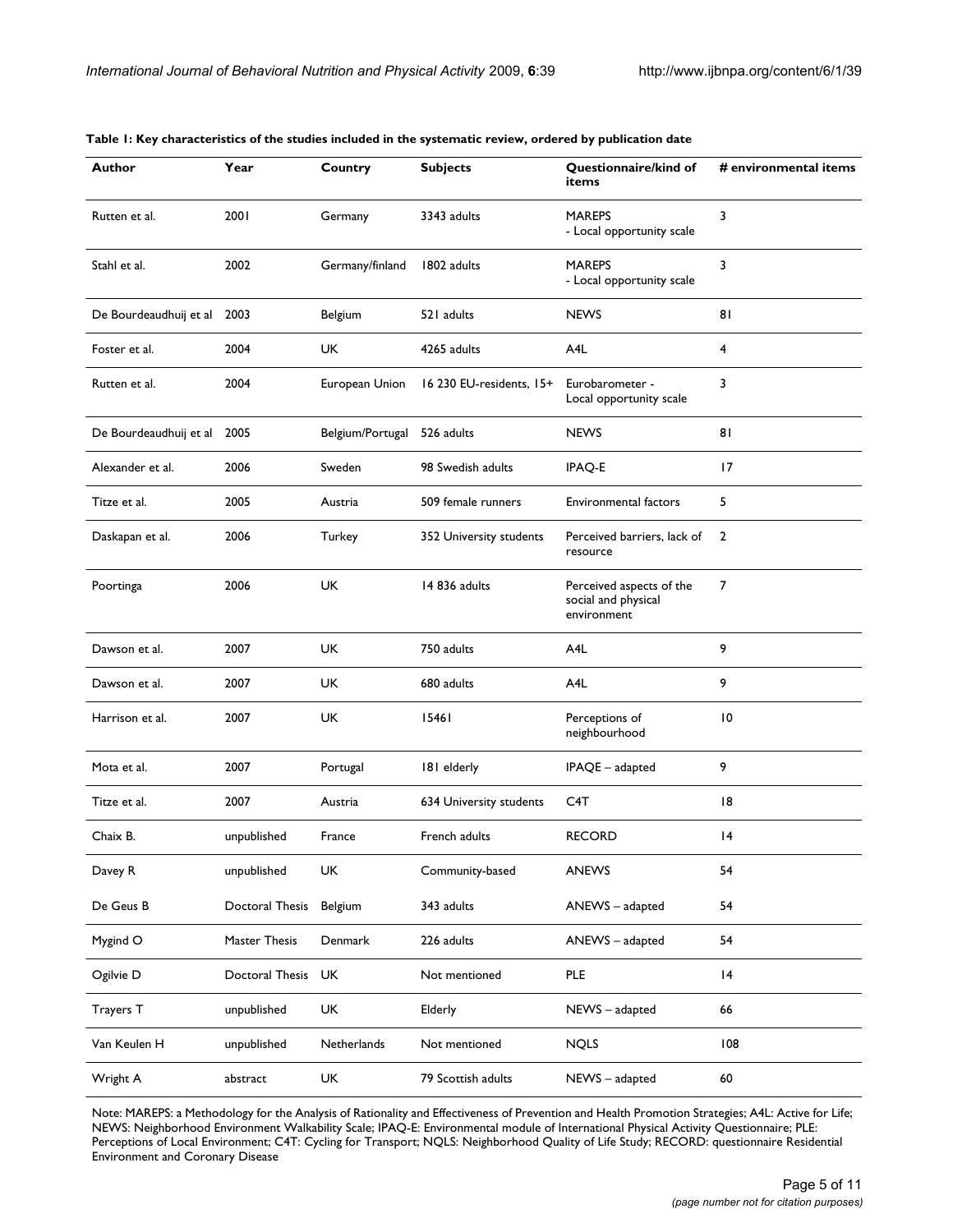The questionnaire Residential Environment and Coronary Disease (RECORD) was developed recently by Basile Chaix in France and assessed aspects of physical activity and of the related residential environment. The questionnaire also includes specific aspects of the social environment but has not yet been assessed for its metrics.

#### *Criteria for perceived environmental measure for Europe*

The ideal European perceived environmental measure should be able: (1) to be applicable to the European context across wide range of different environmental contexts and behaviour patterns; (2) to be comparable across European data sets; (3) to have clearly defined neighbourhood and area properties, cogent with resident's definitions; (4) to be comparable with objective measures of the environment as related to physical activity; (5) to have established metric properties (temporality, face validity, repeatability); (6) to relate specific environmental items to specific physical activities, particularly walking and cycling for leisure and transport; (7) to be easy to administer by mail, telephone or face to face.

Not surprisingly, none of the eight key questionnaires met all of the above criteria. Therefore, we developed an environmental questionnaire specific for the European context.

#### *Designing a European environmental questionnaire*

The first step in designing a European environmental measure was to select the themes that should be asked for. This was done by analysing the common themes between environmental items in the eight key questionnaires. The table in the additional file 2 [see additional file 2] presents the full list of items from all eight measures, categorised per theme. The measures have very similar clusters of environmental themes, particularly NEWS, ANEWS, and NQLS (as they are modifications of the same base questionnaire). These common themes are: (1) housing types; (2) local facilities; (3) access to services; (4) street connectivity; (5) places for walking and cycling; (6) neighbourhood surroundings/aesthetics; (7) safety from traffic; (8) safety from crime.

The shorter measures (IPAQE, C4T, A4L, PLE, and RECORD) also include items related to other themes. In addition, NEWS asked questions on perceived satisfaction with the neighbourhood levels of facilities, crime, safety, services, connectivity, and aesthetics. NQLS included items related to physical activity opportunities and exercise equipment at home and within the local environment. It also covered aspects of social cohesion and social capital. RECORD also assessed social cohesion. One item unique to IPAQE and PLE was the number of motor vehicles available in the household. RECORD was the only questionnaire that included an item about quality of sports equipments and one item about vandalism and graffiti.

After identifying the common themes, nine of them were selected for the questionnaire (both long and short form version), taking into account the guidelines mentioned earlier. The selected themes were: (1) types of residences in your neighbourhood,(2) distances to local facilities, (3) walking or cycle infrastructure in your neighbourhood, (4) maintenance of infrastructure in your neighbourhood, (5) neighbourhood safety, (6) how pleasant is your neighbourhood, (7) cycling and walking network, (8) home environment, (9) workplace or study environment.

A second step was to select the items for each theme. As the NEWS questionnaire was one of the most commonly used measures, factor analysis was done on NEWS data obtained from a previous study in Belgium [15]. Based on these results, the items with high factor loadings (>0.70) were selected for the questionnaire, e.g.: ' stores are within easy walking distance of my home' 'There are sidewalks in most of the streets in my neighbourhood' 'The sidewalks in my neighbourhood are well maintained' ' The crime rate in my neighbourhood makes it unsafe to go on walks at night.'.

If applicable, NEWS items were included in their original form, making it possible to compare future datasets with international studies using the NEWS questionnaire. A draft questionnaire was constructed following discussions between all authors of this manuscript, and a consensus meeting with an international expert group was then organised to make a final selection of items. This comprised nine themes with a total of 49 items for the long form [see additional file 3]. For the short form of the questionnaire [see additional file 4] the number of items was reduced to 11 items, but a minimum one item was included within each theme.

# **Discussion**

The main purpose of this study was to conduct a systematic overview of perceived environmental measures in relation to physical activity that are currently used in Europe in order to develop a questionnaire for population monitoring purposes in the EU member states. In total 23 published or unpublished European studies were identified by literature search. This is a small number compared with the increasing number of international environmental studies (mostly from the US and Australia) that have been conducted in recent years. This and the fact that most of the studies have been published very recently or are still underway, indicates that research about the influence of the physical environment on physical activity is still in its infancy in Europe.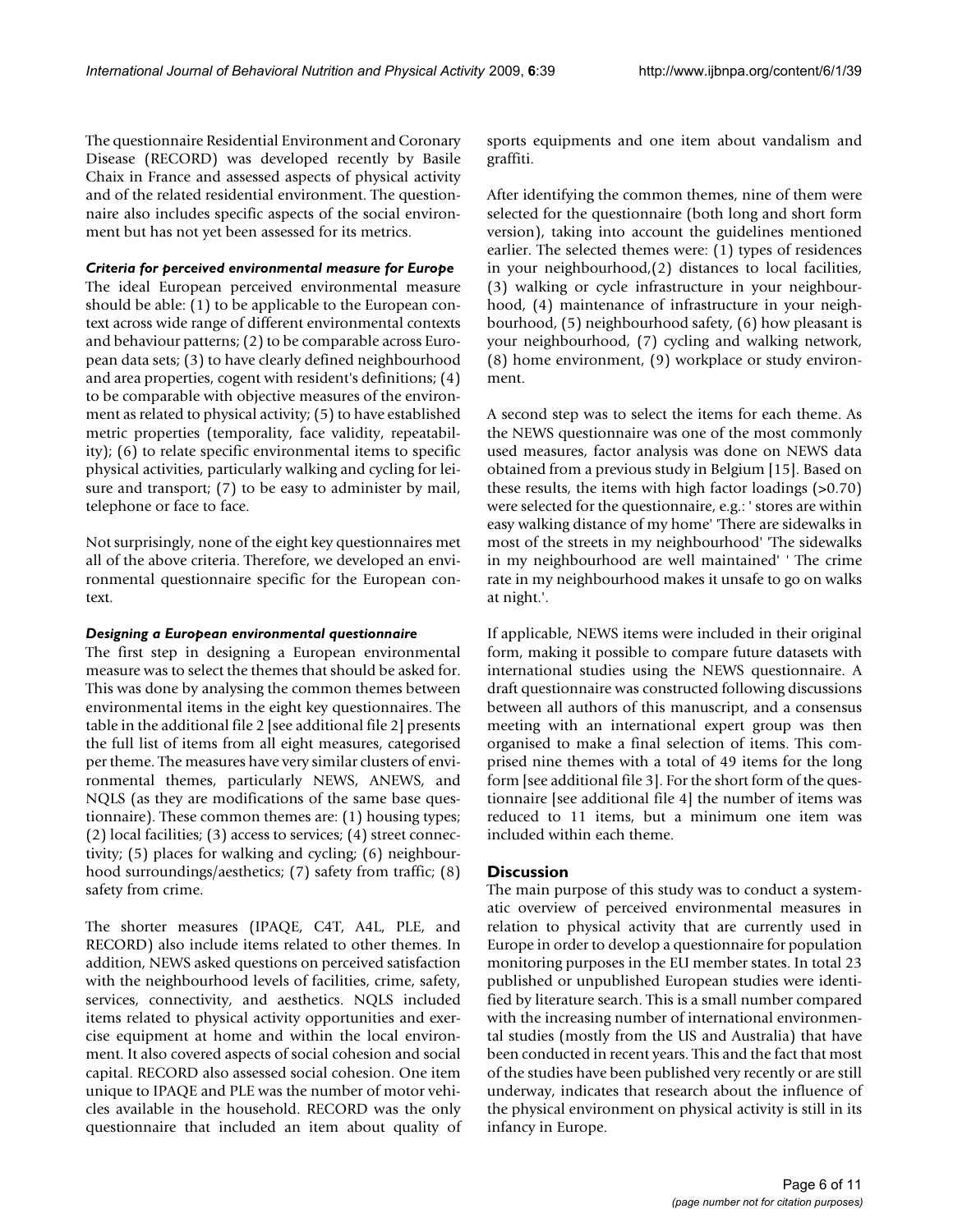#### **Table 2: Summary descriptive table of environmental questionnaires**

| <b>Measure/Country of</b><br>origin                                                              | Type and number of<br>environmental items                                                                                                                                                                                                                                                                                                                        | <b>Physical activity</b>                                                     | <b>Population samples used</b><br>with measure        | <b>Assessment of metrics of</b><br>measures & Scale                                                                                                                                                                                                                                                                                                                         | <b>Findings/Notes</b>                                                                                                                                                                                                    |
|--------------------------------------------------------------------------------------------------|------------------------------------------------------------------------------------------------------------------------------------------------------------------------------------------------------------------------------------------------------------------------------------------------------------------------------------------------------------------|------------------------------------------------------------------------------|-------------------------------------------------------|-----------------------------------------------------------------------------------------------------------------------------------------------------------------------------------------------------------------------------------------------------------------------------------------------------------------------------------------------------------------------------|--------------------------------------------------------------------------------------------------------------------------------------------------------------------------------------------------------------------------|
| Neighborhood Environment<br><b>Walkability Scale</b><br>(NEWS)<br>(NQLS)<br><b>USA</b>           | Original NEWS (98 items)<br>assessed perceptions of<br>residential density (house<br>type), land use density (walk<br>access to grocery stores,<br>video stores, post offices and<br>fast food restaurants), land<br>use mix-access (shops and<br>parking available locally),<br>street connectivity, walking/<br>cycling facilities<br>Self report via mail     | Walking - NEWS<br>Global measure of physical<br>activity plus domains - NQLS | USA and number of<br>international studies for adults | NEWS item scores ranged<br>from 0.58-0.80<br>(Saelens et al, 2003)<br>Intra class correlations for<br>NEWS ranged from 0.41-0.93<br>(Brownson et al, 2004)<br>NEWS possessed adequate<br>levels of factorial and<br>criterion validity<br>(Cerin et al, 2006)<br>Scale defined in different<br>dimensions<br>- by time to walk to<br>- 10-15 minute walk<br>- neighbourhood | Papers hint at considerable<br>differences which emerged<br>when the measure was<br>applied to urban and rural<br>participants<br>NEWS is a popular measure<br>of walkability - unsure of its<br>applicability in Europe |
| Neighborhood Environment<br><b>Walkability Scale</b><br>(ANEWS)<br>Shorter version<br><b>USA</b> | Shortened version (49 items)<br>assessed perceptions of<br>residential density (house<br>type), land use density (walk<br>access to grocery stores,<br>video stores, post offices and<br>fast food restaurants), land<br>use mix-access (shops and<br>parking available locally),<br>street connectivity, walking/<br>cycling facilities<br>Self report via mail | Walking - NEWS                                                               | USA and number of<br>international studies for adults | NEWS-A possessed adequate<br>levels of factorial and<br>criterion validity<br>(Cerin et al, 2006)<br>Scale defined in different<br>dimensions<br>- by time to walk to<br>- 10–15 minute walk<br>- neighbourhood<br>- within a 5 minute drive or a<br>10 minute walk from work or<br>home                                                                                    | As above                                                                                                                                                                                                                 |
| IPAQ environmental module<br>(IPAQE)<br><b>USA</b><br>then<br>International                      | This measure (17 items) has 7<br>core, 4 recommended and 6<br>optional items, covering<br>similar items to NEWS and<br>NQLS. Also included walking<br>access to a public transport<br>transit service, include cost<br>and low cost to access to<br>places to be active and seeing<br>other active in<br>neighbourhood<br>Self report via mail or<br>telephone   | Global measure of physical<br>activity                                       | Random sample of Swedish<br>adults (IPS)              | Test-retest reliability testing<br>with 98 Swedish adults<br>ICC:<br>$0.41 - 0.96$ (men)<br>$0.27 - 0.98$ (women)<br>Scale Neighborhood, easy<br>walking distance with 10-15<br>mins                                                                                                                                                                                        |                                                                                                                                                                                                                          |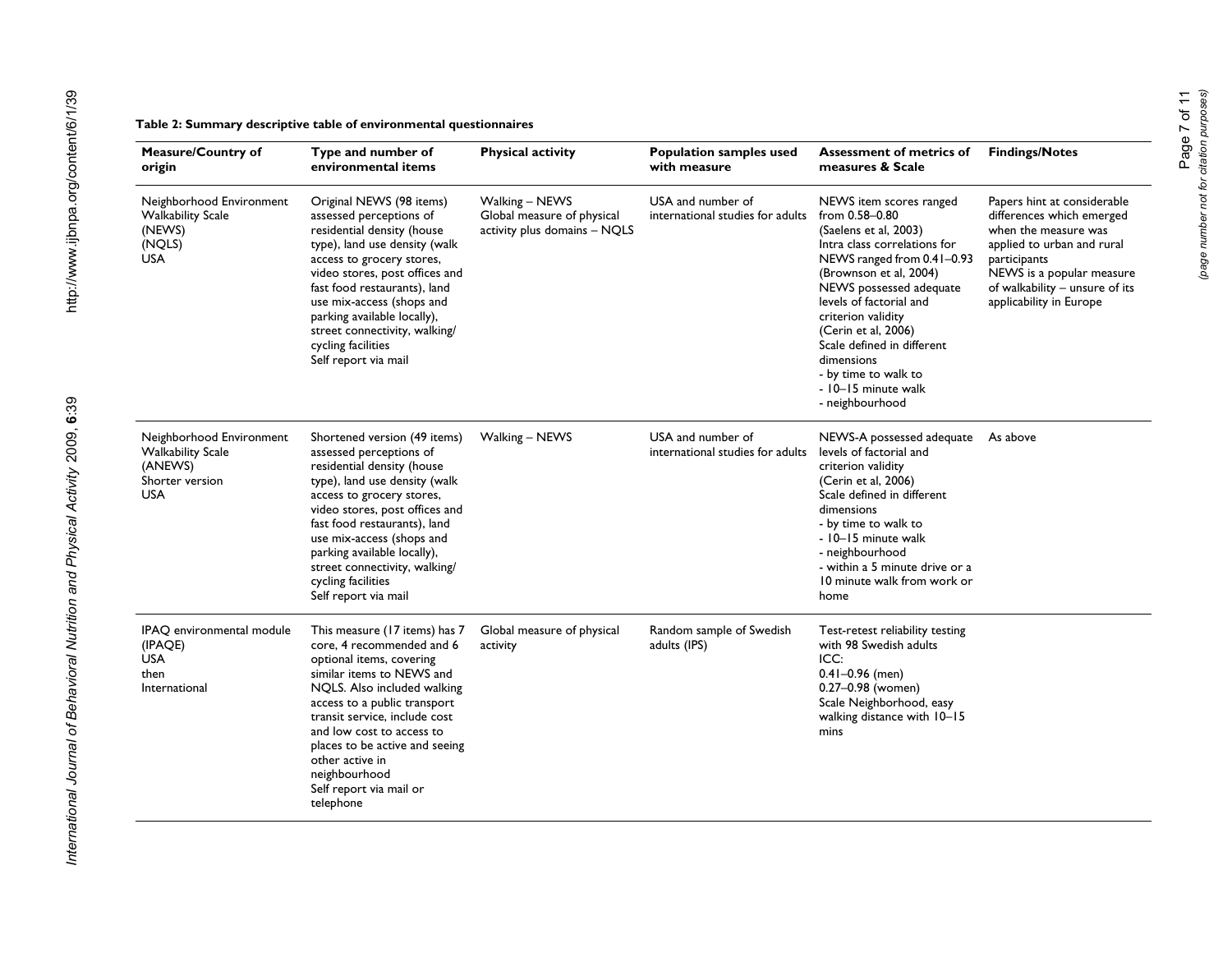### **Table 2: Summary descriptive table of environmental questionnaires** *(Continued)*

| <b>Cycling for Transport</b><br>(C4T)<br>Austria                              | This measure (25 items)<br>assessed perceived<br>environmental attributes of<br>cycling for transportation.<br>This includes functional.<br>safety, aesthetics, destination<br>and home neighbourhood<br>features<br>Self report via mail | Cycling             | Sample of Suisse students                      | - Factor analysis,<br>- Test-retest reliability testing<br>with 32 students<br>$Scale - on journey to and$<br>from university | - Reduced 25 to 23 items.<br>$(6$ factors + 5 single items)<br>Cronbach $\alpha$ : 0.39-0.66<br>-Agreement 0.62-0.89 |
|-------------------------------------------------------------------------------|-------------------------------------------------------------------------------------------------------------------------------------------------------------------------------------------------------------------------------------------|---------------------|------------------------------------------------|-------------------------------------------------------------------------------------------------------------------------------|----------------------------------------------------------------------------------------------------------------------|
| Perceptions of local<br>environment<br>(PLE)<br>UK.<br>Awaiting assessment    | This measure (16 items)<br>assessed perceptions of the<br>local area and access to<br>personal transport<br>Self report via mail                                                                                                          | Walking and cycling | 1322 households in Glasgow                     | Test – retest reliability ( $N =$<br>23)<br>Scale in my local area                                                            | $0.55 - 0.89$<br>(one item $0.21$ )                                                                                  |
| Active 4 Life (A4L)<br>perceptions of environment<br>and walking<br><b>UK</b> | This measure (10 items)<br>assessed access to green<br>space, local shops, safety (day<br>and night), Aesthetics, traffic,<br>access to sports facilities and<br>social support<br>Self report via face to face<br>interviews             | Walking             | Random sample of UK adults<br>aged 16-74 years | No reported assessment of<br>validity or reliability.<br>Scale defined by<br>neighbourhood                                    | Response to this measure was<br>differentiated by gender                                                             |
| Residential Environment and<br>Coronary Disease (RECORD)<br>France            | This measure (14 items)<br>assessed availability to local<br>facilities, places for walking,<br>aesthetics, safety from traffic<br>and safety from crime. All<br>items were formulated<br>negatively.<br>Self report via mail             | Walking & sport     |                                                |                                                                                                                               |                                                                                                                      |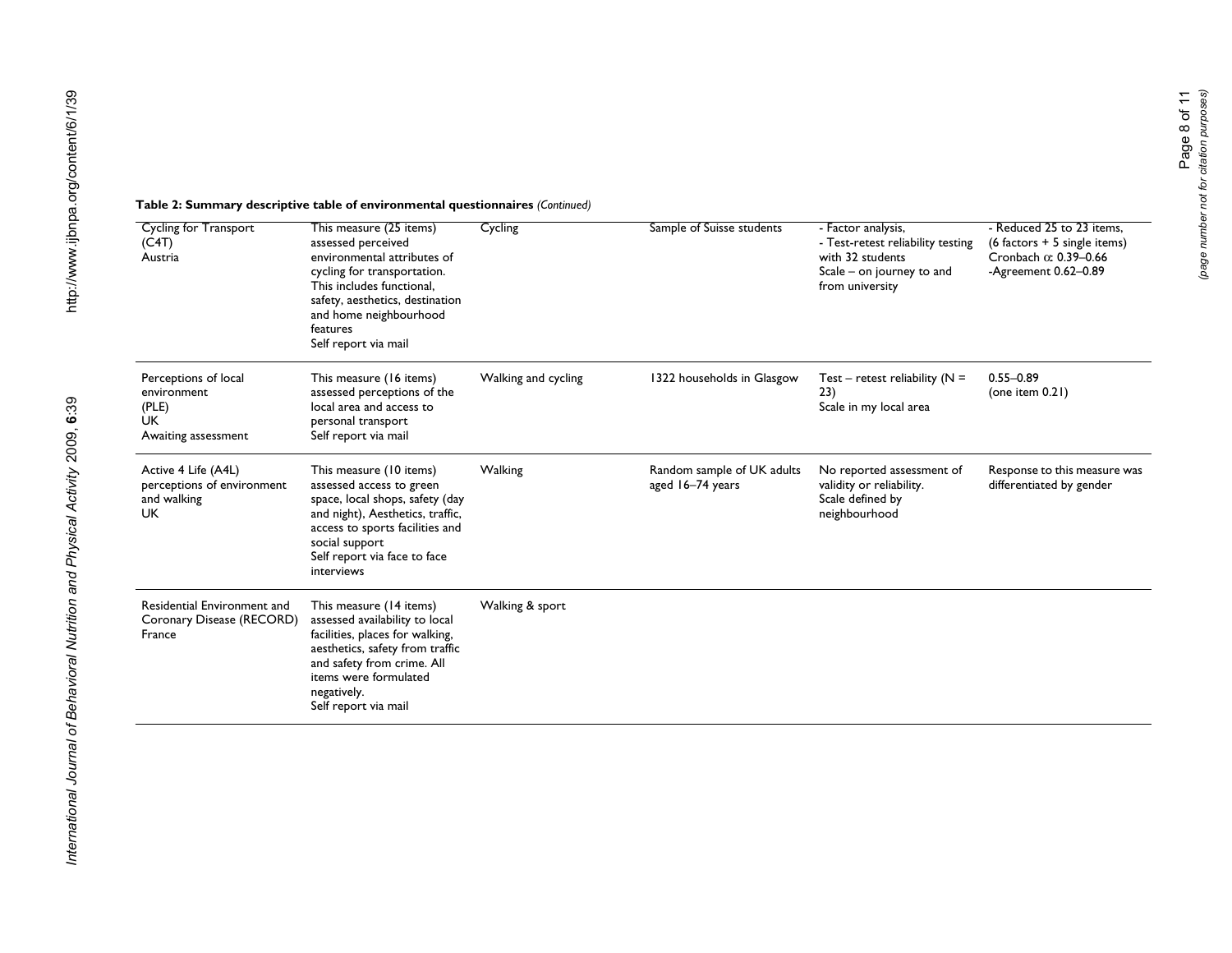There were eight key environmental questionnaires that have been identified in the European literature. The NEWS, ANEWS and the NQLS have been most commonly used. However, the NEWS and its modified versions were all developed and tested on their metric properties outside Europe. Most European authors who used these questionnaires in their studies reported some adaptations of the NEWS items both in terms of language and readability as in removing unsuitable items or adding new ones. Consequently, this raises questions about the appropriateness of the use of the original NEWS in a European context. Other authors also developed their own (shorter) questionnaire introducing new items. So, similar with international literature [37] there is inconsistency in measuring the perceived environment in Europe and is it difficult to make inter-study comparisons. Thus there is a need for a greater degree of standardization in perceived environmental measures.

As none of the identified key questionnaires comply with all the desired elements of an ideal European environmental questionnaire, steps were taken to design a European instrument. Two versions (long and short) of a European environmental questionnaire were designed taking into account the earlier mentioned guidelines:

(1) The European instrument was specifically designed for a European situation, including items of key questionnaires designed in Europe. To increase the comparability with international studies, NEWS items were also included on the condition that they were applicable within the European context. Future research should investigate whether this questionnaire represents an appropriate instrument for assessing perceptions of the environment in all parts of Europe, and indeed whether or not a standardised instrument is possible at all. It is, for example, very difficult to measure perceptions of safety across Europe as the ways in which people perceive safety are influenced by many factors, including social and cultural norms, and previous personal experiences, that vary greatly both between and within countries.

(2) The long IPAQ has been thoroughly tested, and validated against objective assessment of physical activity (accelerometry) [14,38], and has recently been used (in a modified version) for measuring physical activity in European populations [39,40]. Most of the other measurements discussed in this paper focus on transport-related physical activity (usually walking) and leisure time physical activity (usually walking, sometimes cycling or sports), and only NQLS assesses the domain of physical activity at home. Except for the study by de Geus et al. [29], none of the reviewed questionnaires attempted to assess environmental items in relation to work. In the study of de Geus et al. some questions were added to the NEWS questionnaire including "destinations to work", "facilities for cyclists at the workplace" and "traffic variables on the road to work". However, the European instrument now includes subscales related to all the four physical activity domains i.e. transport-related physical activity, physical activity at work, physical activity at home and leisure time physical activity.

(3) Another issue that increases the inconsistency in measurements is the lack of standardisation in neighbourhood definitions. These are ranging from vague formulations as 'neighbourhood' and 'local area' to more specific definitions 'within a 5 to 10 minute walk'. In the European questionnaire, the following definition of neighbourhood is used: "By your neighbourhood we mean the area ALL around your home that you could walk to in 10–15 minutes – approx 1.5 km" (or "1 mile" for UK-context).

(4) (5) As Bauman [5] already noted there is a need for improved and more sophisticated exposure measures (perceived and objective), and better assessment of walking and related behaviours. Only one of the reviewed studies compared the assessment of perceptions with objective measurements [15]. In the international literature the number of such studies is also limited [13]. However some studies have shown that for example NEWS has adequate correlations with objective assessments of environments [11,34]. A positive finding is that the questionnaires that are developed inside Europe have shown good metric properties. More research is needed to confirm if the European questionnaire is comparable with objective measures and if the English and translated versions of the questionnaire have valid metric properties in their relevant countries.

(6) In the European instrument items were included to assess the influence of the physical environment on not only walking but also on cycling behaviour. In contrast with the US and Australia, cycling is a prevalent physical activity in many European countries, both as leisure physical activity [41] and as transportrelated behaviour [42] and therefore measuring cycling infrastructure is very relevant in European studies.

(7) Most of the existing measurements have been administered by mail which is the most feasible type of administration in population monitoring. Nevertheless the length of some measurements is too long for monitoring (e.g. NQLS 108 items, NEWS, 98 items), especially knowing that the environmental measurement will be part of a broader (physical activity) assessment. Therefore, efforts were done to design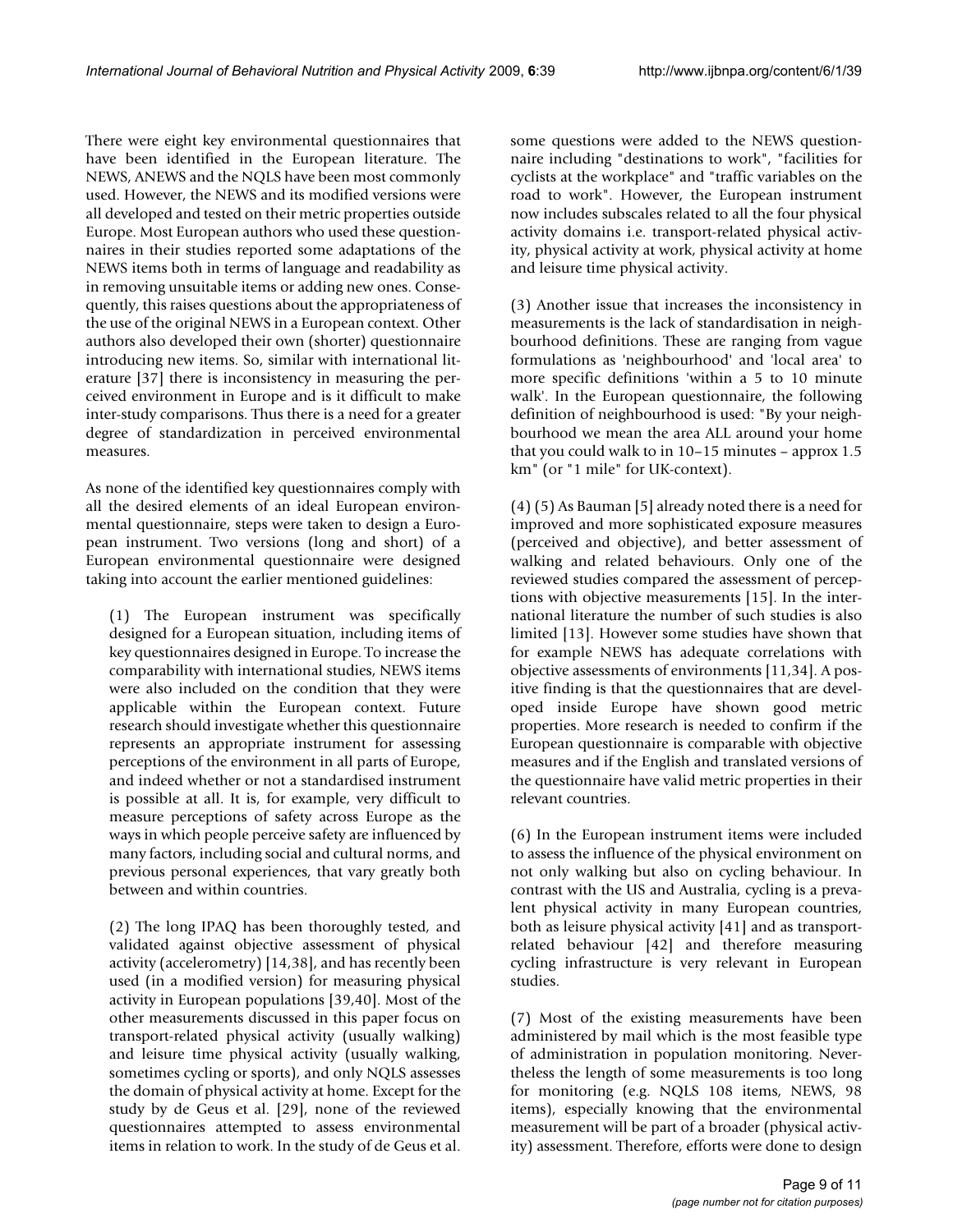a shorter questionnaire. The long version of the European instrument counts 49 items, which seems feasible for research purposes. Further, a short form of 11 items was developed for monitoring purposes.

# **Conclusion**

Most of the identified European studies used adapted versions of questionnaires that were developed outside Europe and focused only on walkability. There is need for a greater degree of standardization in measurements of the perceived environment, taking into account the European-specific situation, and including the influence of the physical environment on cycling behaviour. On behalf of the ALPHA project a first step of standardization was taken: the authors of this review, together with an international expert group, developed an environmental questionnaire specifically for use within the European context. Two versions were developed: a long version for research purposes [see additional file 3] and a short version for monitoring purposes [see additional file 4]. Future research is needed to test this questionnaire for reliability and validity in different languages and in different European countries.

# **Competing interests**

The authors declare that they have no competing interests.

# **Authors' contributions**

MS, PO, IDB, HR and JMO identified the research question and design of this study as part of the ALPHA project. HS led the literature review and designed the search strategy. HS and CF carried out the literature searches and screened the initial results, extracted data, analysed the findings, drafted the tables and the manuscript. HS, CF, HR, PO, JMP and IDB developed a first draft of the environmental questionnaire. All authors participated in the expert meeting, contributed to synthesising the results and critical revision of the manuscript, and approved the final version.

# **Additional material**

#### **Additional file 1**

*International expert group. List of the members of the international expert group.* Click here for file

[\[http://www.biomedcentral.com/content/supplementary/1479-](http://www.biomedcentral.com/content/supplementary/1479-5868-6-39-S1.pdf) 5868-6-39-S1.pdf]

# **Additional file 2**

*Items for eight questionnaires in relation to physical activity used in Europe. Table presenting the full list of items from all eight questionnaires, categorised per theme.*

Click here for file

[\[http://www.biomedcentral.com/content/supplementary/1479-](http://www.biomedcentral.com/content/supplementary/1479-5868-6-39-S2.pdf) 5868-6-39-S2.pdf]

# **Additional file 3**

*Long measure of environmental perceptions: active travel and physical activity. ALPHA environmental questionnaire (long form) in English.* Click here for file [\[http://www.biomedcentral.com/content/supplementary/1479-](http://www.biomedcentral.com/content/supplementary/1479-5868-6-39-S3.pdf) 5868-6-39-S3.pdf]

# **Additional file 4**

*Short measure of environmental perceptions: active travel and physical activity. ALPHA environmental questionnaire (short form) in English.* Click here for file

[\[http://www.biomedcentral.com/content/supplementary/1479-](http://www.biomedcentral.com/content/supplementary/1479-5868-6-39-S4.pdf) 5868-6-39-S4.pdf]

# **Acknowledgements**

This study is being carried out with financial support from the Commission of the European Communities, specific the Public Health Programme 2003– 2008 of the Directorate General Health and Consumer Protection Luxembourg, 800259 'Instruments for Assessing Levels of Physical Activity and related Health Determinants' (ALPHA). The study does not necessarily reflect the Commission's views and in no way anticipated the Commission's future policy in this area.

### **References**

- 1. Sjöström M, Oja P, Hägströmer M, Smith BJ, Bauman A: **Health**enhancing physical activity across European Union countries: the Eurobarometer study. | Public Health 2006, tries: the Eurobarometer study. **14:**291-300.
- 2. Sallis JF, Bauman A, Pratt M: **[Environmental and policy interven](http://www.ncbi.nlm.nih.gov/entrez/query.fcgi?cmd=Retrieve&db=PubMed&dopt=Abstract&list_uids=9838979)[tions to promote physical activity.](http://www.ncbi.nlm.nih.gov/entrez/query.fcgi?cmd=Retrieve&db=PubMed&dopt=Abstract&list_uids=9838979)** *Am J Prev Med* 1998, **15:**379-397.
- 3. Centers for Disease control and Prevention: **Impact of the built environment on health.** 2008 [\[http://www.cdc.gov/nceh/publica](http://www.cdc.gov/nceh/publications/factsheets/ImpactoftheBuiltEnvironmentonHealth.pdf) [tions/factsheets/ImpactoftheBuiltEnvironmentonHealth.pdf](http://www.cdc.gov/nceh/publications/factsheets/ImpactoftheBuiltEnvironmentonHealth.pdf)].
- Kerry J, Rosenberg D, Forman H: Introduction to the Active Liv**ing Research Reference List for January–December 2006.** [[http://www.activelivingresearch.org/alr/alr/files/](http://www.activelivingresearch.org/alr/alr/files/whole2006_letter_citations_abstract_online.doc) [whole2006\\_letter\\_citations\\_abstract\\_online.doc](http://www.activelivingresearch.org/alr/alr/files/whole2006_letter_citations_abstract_online.doc)].
- 5. Bauman A: **[The physical environment and physical activity:](http://www.ncbi.nlm.nih.gov/entrez/query.fcgi?cmd=Retrieve&db=PubMed&dopt=Abstract&list_uids=15965130) [moving from ecological associations to intervention evi](http://www.ncbi.nlm.nih.gov/entrez/query.fcgi?cmd=Retrieve&db=PubMed&dopt=Abstract&list_uids=15965130)[dence.](http://www.ncbi.nlm.nih.gov/entrez/query.fcgi?cmd=Retrieve&db=PubMed&dopt=Abstract&list_uids=15965130)** *J Epidemiol Community Health* 2005, **59:**535-536.
- 6. Foster C, Hillsdon M, Jones A, Grundy C, Wilkinson P, White M, *et al.*: **Objective Measures of the Environment and Physical Activity – Results of the Environment and Physical Activity Study in English adults.** *Journal of physical activity & health* 2009 in press.
- 7. Humpel N, Owen N, Leslie E: **[Environmental factors associated](http://www.ncbi.nlm.nih.gov/entrez/query.fcgi?cmd=Retrieve&db=PubMed&dopt=Abstract&list_uids=11897464) [with adults' participation in physical activity: a review.](http://www.ncbi.nlm.nih.gov/entrez/query.fcgi?cmd=Retrieve&db=PubMed&dopt=Abstract&list_uids=11897464)** *Am J Prev Med* 2002, **22:**188-199.
- 8. Giles-Corti B, Donovan RJ: **[The relative influence of individual,](http://www.ncbi.nlm.nih.gov/entrez/query.fcgi?cmd=Retrieve&db=PubMed&dopt=Abstract&list_uids=12113436) [social and physical environment determinants of physical](http://www.ncbi.nlm.nih.gov/entrez/query.fcgi?cmd=Retrieve&db=PubMed&dopt=Abstract&list_uids=12113436) [activity.](http://www.ncbi.nlm.nih.gov/entrez/query.fcgi?cmd=Retrieve&db=PubMed&dopt=Abstract&list_uids=12113436)** *Soc Sci Med* 2002, **54:**1793-1812.
- 9. Emery J, Crump C, Bors P: **[Reliability and validity of two instru](http://www.ncbi.nlm.nih.gov/entrez/query.fcgi?cmd=Retrieve&db=PubMed&dopt=Abstract&list_uids=13677961)[ments designed to assess the walking and bicycling suitability](http://www.ncbi.nlm.nih.gov/entrez/query.fcgi?cmd=Retrieve&db=PubMed&dopt=Abstract&list_uids=13677961) [of sidewalks and roads.](http://www.ncbi.nlm.nih.gov/entrez/query.fcgi?cmd=Retrieve&db=PubMed&dopt=Abstract&list_uids=13677961)** *American Journal of Health Promotion* 2003, **18:**38-46.
- 10. Kirtland KA, Porter DE, Addy CL, Neet MJ, Williams JE, Sharpe PA, *et al.*: **[Environmental measures of physical activity supports:](http://www.ncbi.nlm.nih.gov/entrez/query.fcgi?cmd=Retrieve&db=PubMed&dopt=Abstract&list_uids=12726870) [perception versus reality.](http://www.ncbi.nlm.nih.gov/entrez/query.fcgi?cmd=Retrieve&db=PubMed&dopt=Abstract&list_uids=12726870)** *Am J Prev Med* 2003, **24:**323-331.
- 11. Saelens BE, Sallis JF, Black JB, Chen D: **[Neighborhood-based differ](http://www.ncbi.nlm.nih.gov/entrez/query.fcgi?cmd=Retrieve&db=PubMed&dopt=Abstract&list_uids=12948979)[ences in physical activity: an environment scale evaluation.](http://www.ncbi.nlm.nih.gov/entrez/query.fcgi?cmd=Retrieve&db=PubMed&dopt=Abstract&list_uids=12948979)** *Am J Public Health* 2003, **93:**1552-1558.
- 12. Meusel D, Ruiz JR, Ortega FB, Hägströmer M, Bergman P, Sjöström M: **Assessing Levels of Physical Activity in the European Population – the ALPHA project.** *Selección* 2007, **16:**9-12.